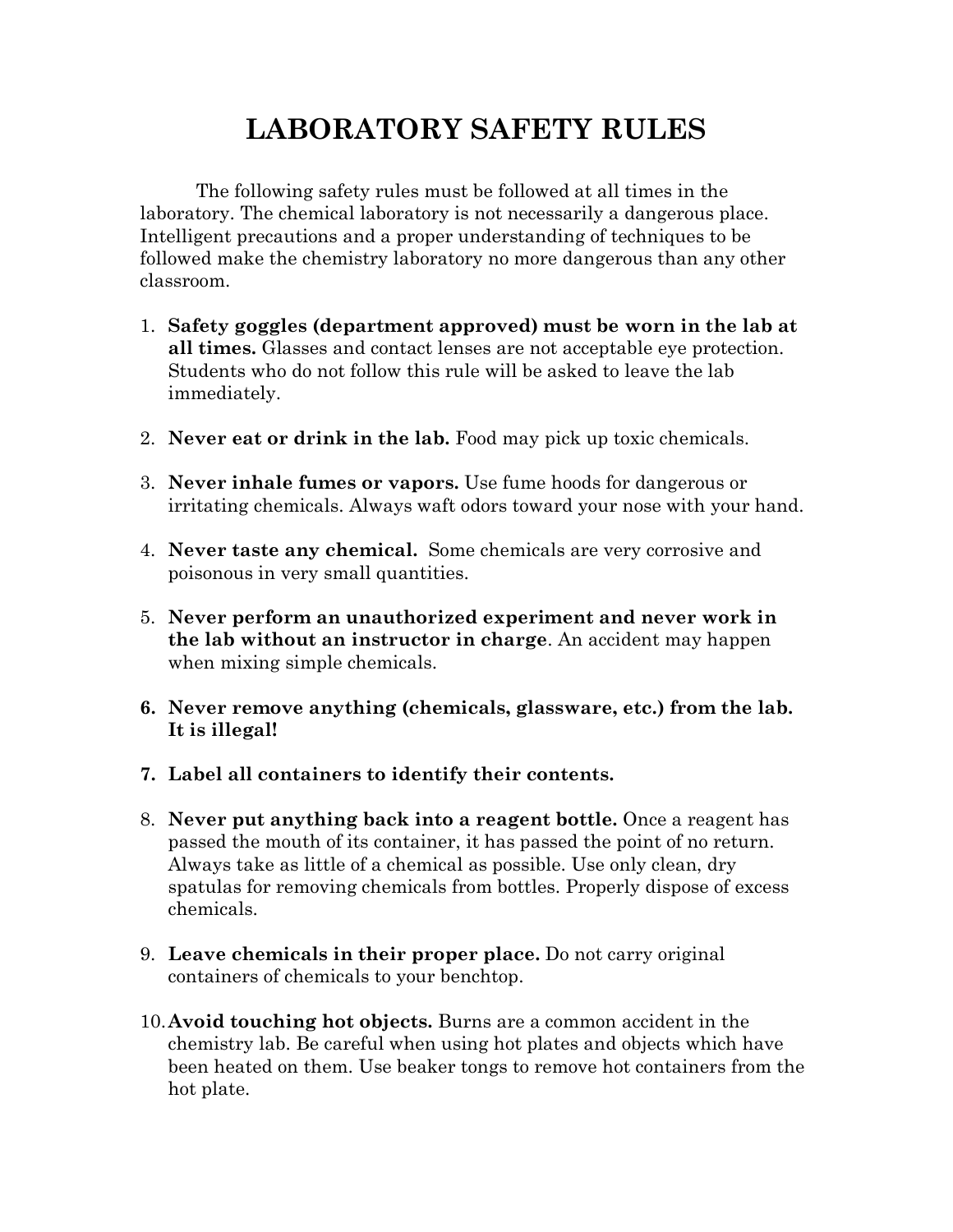- 11.**Rinse spills off skin immediately**. Rinse off any chemicals spilled on the skin immediately with large amounts of water.
- 12.**Clean up broken glassware immediately**. Place it in the labeled crock at the front of the lab. Obtain replacement glassware from the instructor.
- 13.**Properly dispose of waste chemicals**. Certain liquids can be poured into the sink and flushed with water while others are poured into designated waste containers. Most solid wastes are placed in designated crocks. Your instructor will provide disposal instructions each lab.
- 14.**Notify your instructor immediately of all accidents**.
- 15. **Learn to locate and operate** (if applicable), the safety shower, fire extinguisher, eye-wash fountain, fire blanket, and fire exit.

## **LAB PROCEDURES**

**-----------------------------------------------------------------------------------------------------------**

The following are procedures that must be followed for all lab sessions. Many are safety issues as well.

- 1. **Dress properly for lab**. Wear clothing that covers as much skin as possible. Sandals are not permitted. If possible, wear older clothes on lab day. All loose clothing and long hair must be confined.
- 2. **Read the entire experiment before coming to lab**. The instructor will briefly discuss the experiment at the beginning of each lab.
- 3. **Arrive on time for lab**. If a student arrives late for lab and misses a substantial portion of the introductory discussion and safety precautions, the student may be a threat to themselves and others in the lab. The instructor may deny the student the privilege of completing the assigned experiment.
- 4. **Work independently** unless otherwise instructed
- 5. **Keep the benchtop uncluttered**. Only those personal items pertinent to the lab work (lab manual, etc.) are to be on the benchtop at a students work station. Book bags, coats, etc. are not to be placed on the benchtop or on the floor close to the lab benches. Place all such items in the designated areas near the entrance to the lab.